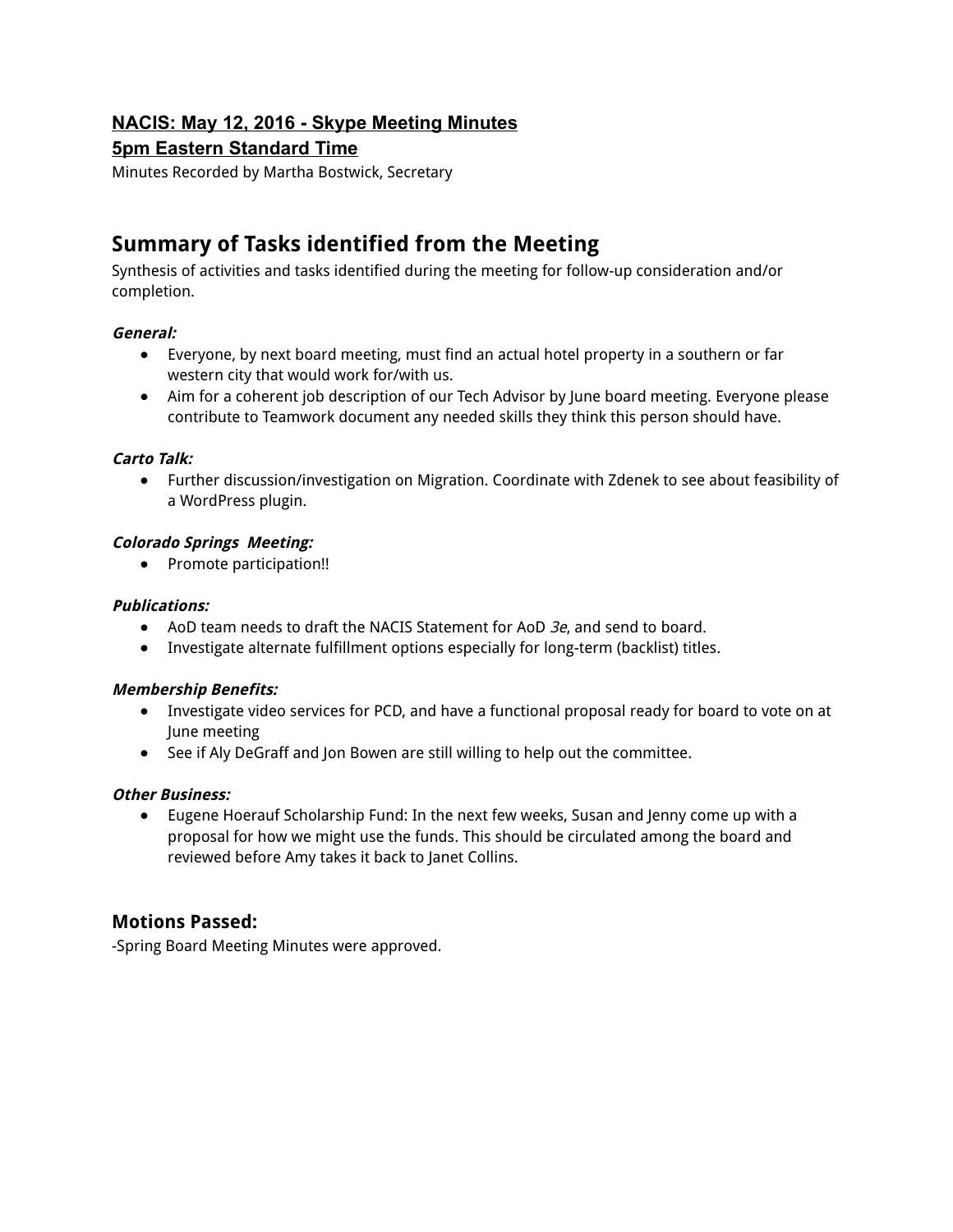# **Board Composition:**

#### **Executive Office (non-voting)**

Tanya Buckingham | Executive Director-Annual Meeting Operations (term expires 1/2017) (regrets) Susan Peschel | Business Operations (un-termed) Daniel Huffman | Executive Director-Operations (term expires 1/2019)

#### **Executive Board (voting)**

Alex Tait | Past President (term expires 10/2016) Amy Griffin | President (term expires 10/2016) Anthony Robinson | Vice President & Program Chair Colorado Springs (term expires 10/2016) Fritz Kessler | VP-Elect (term expires 10/2016) Jenny Marie Johnson | Treasurer (term expires 10/2016) Martha Bostwick | Secretary (term expires 10/2017)

### **Board of Directors (voting)**

Nat Case (term expires 10/2016) Kristen Grady (term expires 10/2016) Alethea Steingisser (term expires 10/2016) Andy Woodruff (term expires 10/2017) Brooke Harding (term expires 10/2017) Matt Dooley (term expires 10/2017) (regrets)

Robin Tolochko | Student Board Member (term expires 10/2016)

### **Ex-officio Members (non-voting)**

Patrick Kennelly | Editor of Cartographic Perspectives (term expires 2016) Hans van der Maarel | Editor of CartoTalk (term expires Dec 31, 2018) (regrets)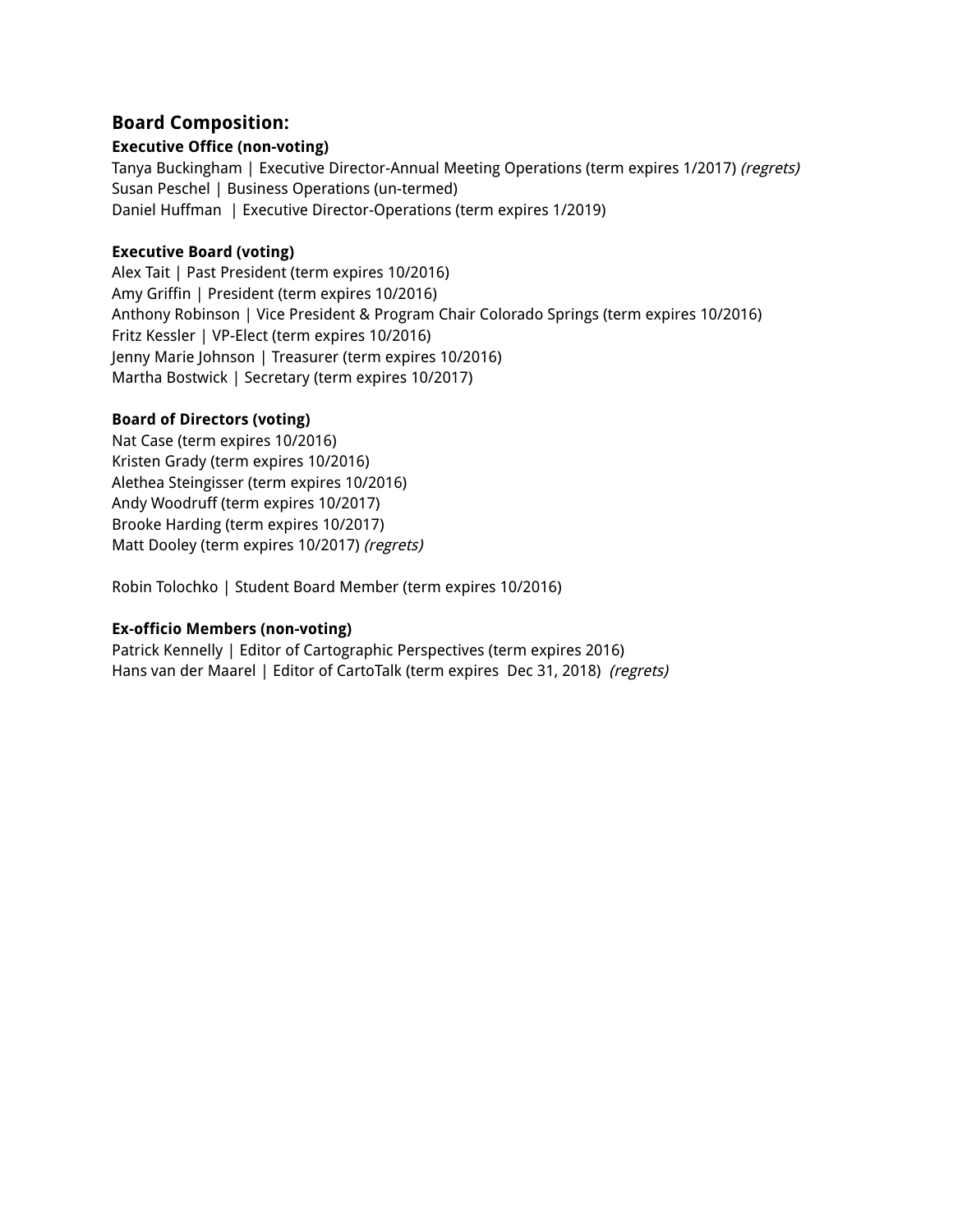**Welcome** | Amy -Thanks for attending -Early congratulations to Robin for graduating!

#### **Minutes** | Amy & Martha

-Minutes from the Spring Board Meeting have been posted and commented on. Corrections have been made.

-Nat made the motion to approve the minutes, Fritz seconded the motion. All voted 'Aye'.

-Committee heads, please make note of any tasks assigned to you/your committee and take care of them. Many have been added to Teamwork. Please let us know if additional tasks should be added.

### **Colorado Springs 2016 Planning** |Anthony

-Things going well so far.

-It's a good time to remind people to encourage folks to submit. Typical to get most of submissions close to deadline, but it's good to spread encouragement.

-There are two field trips planned. One is a library tour of 5 map libraries, organized by Abe. It targets the GDCD crew. The other is organized by Jeremy Goldsmith: a day long hike & orienteering of Garden of the Gods. Should be pretty popular. Once Field Trips are up on the website, let's try to advertize them a little better this year. Both have a transportation component that will require a minimum number of attendees.

-Hotel rooms: Are they still available? Yes. Still plentiful in block. Rumors that we might be booked, but there shouldn't be any problems. Let people know it's still open if there are questions about availability. -Andy: The hotel website says no rooms available through our link.

-Susan: She will look into this right away, we have lots of space left.

-Amy & Anthony have been talking about what it would take to do video streaming & recording of PCD. There has been a lot of past interest expressed by the membership for a way to share/record

presentations for future viewing. Anthony contacted the company that did FOSS4G's last conference. They had a really big complicated setup for their entire conference. Amy suggested we look into seeing what just PCD would cost, to dip our toes into the waters. Could be seen as a membership benefit, and as a way to draw more people. Members could have access to the livestream, and non-members could have content dispersed slowly after the conference. The ability to see them in the near term would be a membership benefit.

-Initial quote for PCD livestream and edited videos by end of day would be \$5000. Anthony has also asked for a quote for the entire conference, just to have a baseline of information.

-Robin: That's for both livestream and recorded?

-Amy: Yes. NACIS members would get immediate access, and everyone else would slowly get them opening them up gradually.

-Anthony: This will give Katie some content to feed out over the months to highlight the meeting. -Susan: Will it impact attendance?

-Amy: Maybe a couple? It lets the members who can never attend the meeting get the experience and participate in a way they could never do otherwise.

-Anthony: FOSS4G has an open wiki so you can look into their meeting planning. The question has been raised there about losing attendance because of the videos, and it hasn't happened yet.

-Amy: This can be another one of the benefits of joining NACIS.

-Anthony: This can help us with our membership value proposition.

-Brooke: Is there an opportunity for selling ads or having sponsorship.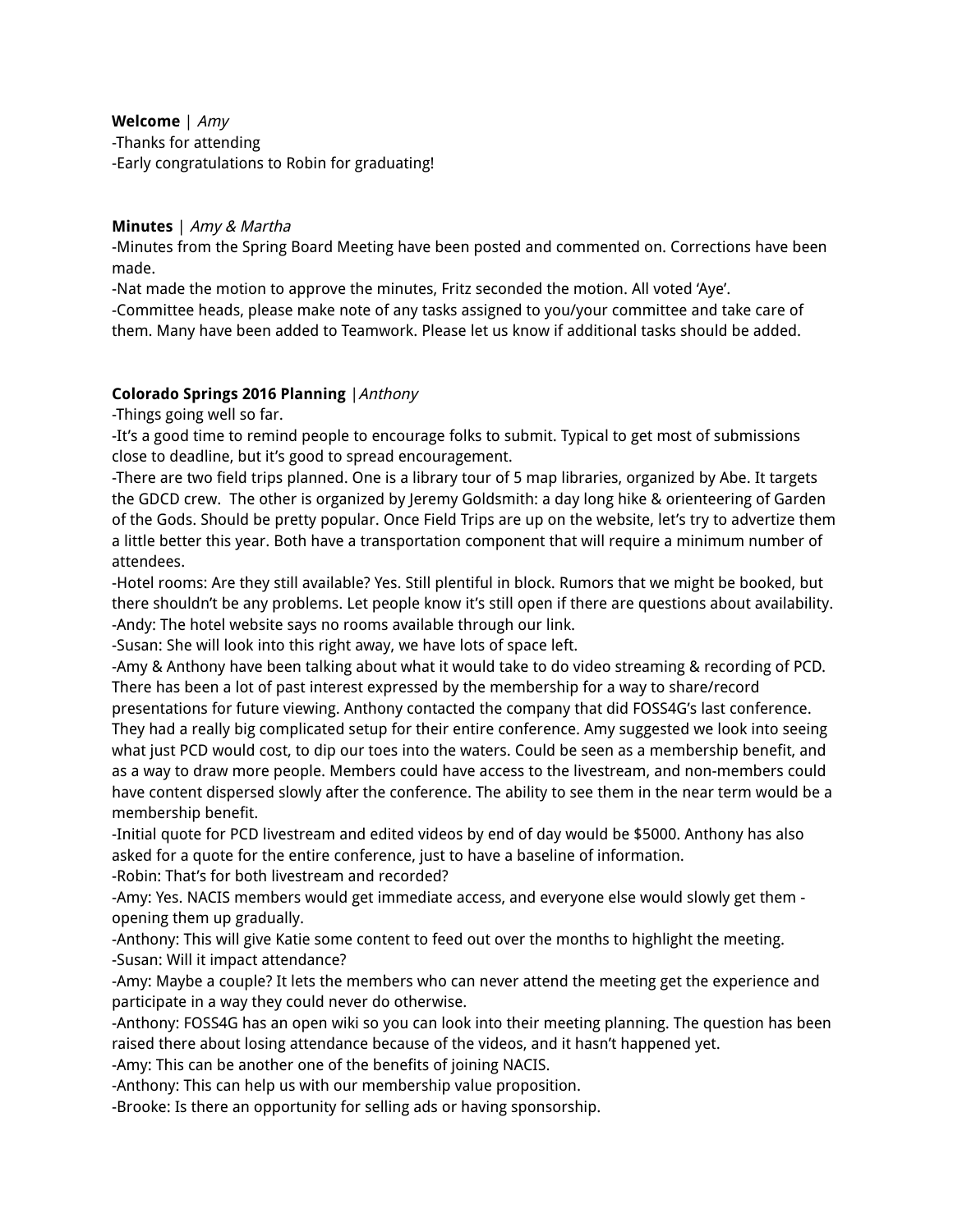-Anthony: Depends on the platform we would use, it would need to be looked into.

-Anthony: He's also thinking about all of the members we have that can never attend the conference. This would be a valuable service for them, to give them something worthwhile from their membership. -Anthony: This seems to be a good fit for the membership benefits committee to work on, with maybe the Executive Directors?

-Amy: Are we supportive of the general idea, with consensus that specifics will be worked on later? -Amy: Andy, are you okay with looking into it as a membership benefit & lead some discussion -Andy: yes

-Amy: Okay, let's have a goal that by next board meeting we have a specific proposal for how we would move forward with this, and vote on it.

-Amy: Anyone who doesn't want their work recorded can opt out. There's a lot of precedent for this from other conferences.

-Anthony: Nat's been working a lot with Rebecca Solnit about the meeting. She will not be giving a talk at the meeting, and can no longer make us work any more with her other commitments. Her co-author, Joshua Jelly-Schapiro, will be giving a talk in her stead.

-Nat: he's a pretty accomplished essayist and geographer, so I'm pretty confident he will give a good talk. We will ask Rebecca to prepare something to distribute.

-Anthony: He's not sure how to change the website to reflect the change in Keynote, since she's been already advertized.

-He's thinking of streamlining Friday night anyways, so will try to keep Joshua's talk to a half hour. -Nat: Joshua says he's 100% committed to attending.

### **Future Meeting Location Identification** | Amy

-Since the last board meeting, we have bombed out on all 7 places in our list. Either no hotels available, or they are too expensive.

-Executive are running out of energy, and need help from all of us.

-The hotel market has changed, and is now hard for us to find locations. It is now a seller's market, and because we don't generate a huge amount of revenue for the hotel we are not an attractive group. -TASK: Everyone, by next board meeting, must find an actual hotel property in a southern or far western city that would work for/with us. Susan will provide list of requirements. Things to think about: location of hotel to other amenities, NO SUBURBS, airport connectivity, etc.

-Anthony: A good metric is the airport access - a main carrier plus JetBlue or Southwest.

### **Publications Committee Updates** | Nat

-Report on damaged Atlas copies over Christmas: Only 3 reports filed by customers. Not actually that bad, two were scuffs to cover, and one was was a damaged corner.

-NACIS Statement: when they get it drafted, who should it be reviewed by?

-Amy: to everyone on board

-Nat: POD (Print on Demand) - on board with basic idea of it, but no specific plan yet. Need to get details worked out. May be worth idea to talk to Maps.com and Mapping Specialists, since they do this already, and could give us ideas.

-Raising cover price of AoD: Our biggest issue is increasing price of warehousing. Editors don't yet have a marketing plan as they've been focused on submissions. They sort of threw it back in our plate.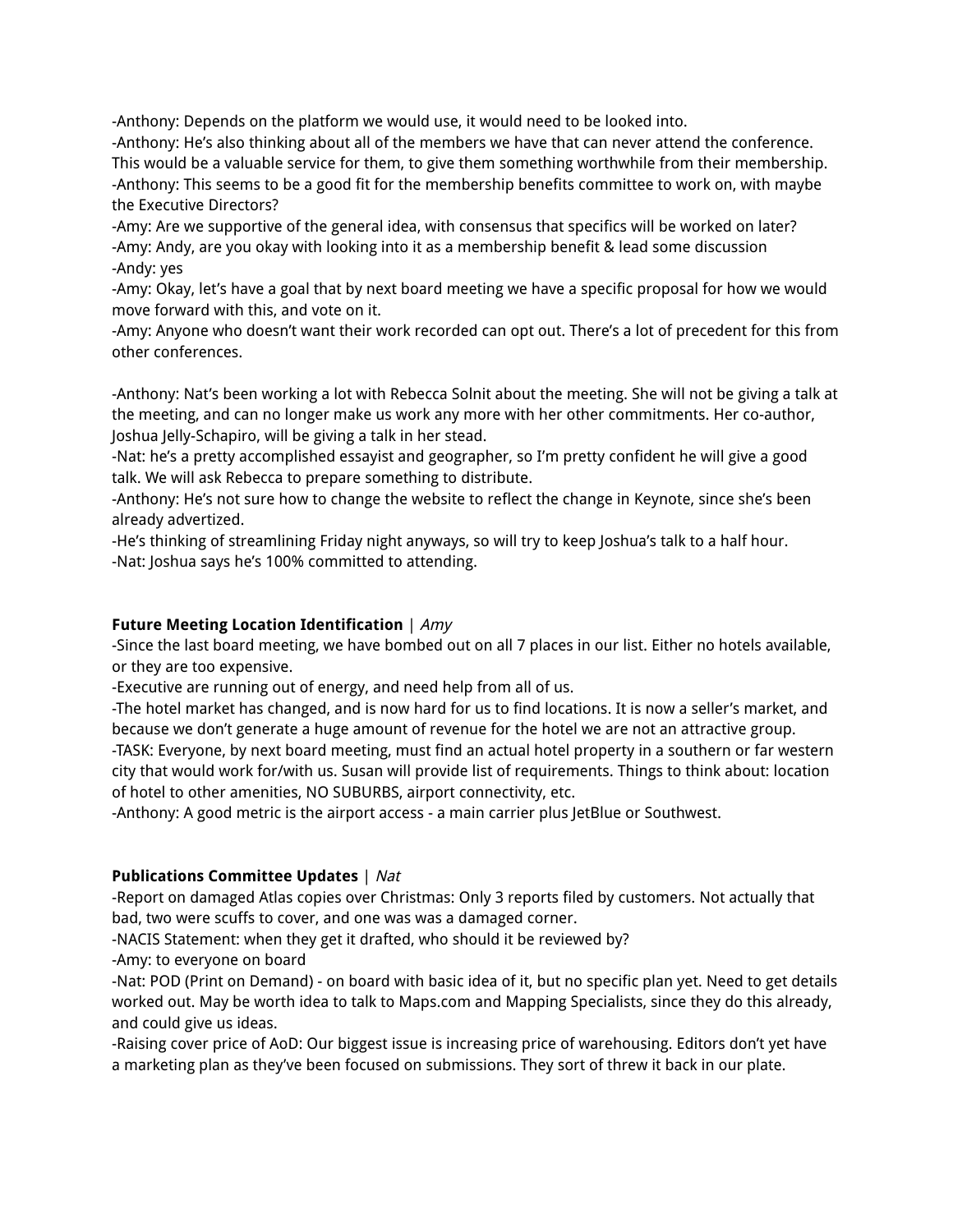Daniel: Warehousing costs - Amazon charges for both long-term and short-term storage. Long-term kicks in due to unsold inventory. So we can either cut press run, or up marketing. It's still profitable right now.

-Amy: How many are in inventory right now?

-Daniel: There may be 300? We're going to start to lose money on those specific books soon, the longer they are in storage.

-Amy: so we need to revisit this in a few months time, and see how many are actually left -Daniel: He's hesitant to raise the price, since the last volume didn't sell as well/fast. The cost wasn't intended to be a revenue stream, rather just a cost recovery.

-Amy: so sounds like the thing to do is to leave price the same, and print a few fewer. -Daniel & Nat: yes.

## **CartoTalk Migration**| Alethea & Alex

-We talked about looking for other hosting solutions for the forum

-we want a managed solution,

-easily migrate our old 10+ years of data,

-ideally integrated with Wordpress and our website,

-not too expensive

-One solution was a subscription (forums.net)

-There is also a WordPress plugin - we need to see how much work it would be for Zdenek to incorporate it for us.

-Alex: it's more expensive on an ongoing basis for a fully managed outside party subscription, but the WordPress plugin has a higher initial setup cost.

-Alex: who is now coordinating talking with Zdenek?

-Daniel: both NVK and Sam Matthews are filling in as tech help, but neither really have time to. This ties into our upcoming discussion on a tech admin person.

### **NACIS volunteer Aly DeGraff** | Amy

-Aly has approached Alex offering her help to volunteer with NACIS in some capacity.

-She has an interest in AoD and CP, and in the Awards Committee.

-Alethea: We could maybe use her help on schwag collection for the conference. The only problem with getting started on that now is people want to send it right away.

Amy: Let's see if Ginny & David are willing to receive shipments of schwag to hold on to for October. -We could maybe use help for Membership Benefits committee too.

-Kristen: Jon Bowen has also expressed interest in helping Membership Benefits.

# **Proposal to establish fund in honour of Eugene Hoerauf** | Amy

-We were approached by Janet Collins, a retired Map Librarian at Huxley Map Library, Western Washington University. They have a colleague (Eugene Hoerauf) who has retired, and they want to establish a scholarship fund in support of students, in his name. He was a cartographer and GIS manager at that institution for many years, and has mentored many of the students who went through there. They want us to be the host of this scholarship. They have written a proposal. They want to raise enough funds (est. \$25,000) to make the fund self-sustaining. They would take care of raising the money, then the money would come to us to somehow use to support our students in perpetuity. -The Executive has had some discussion on this. What does the broader board think of this?